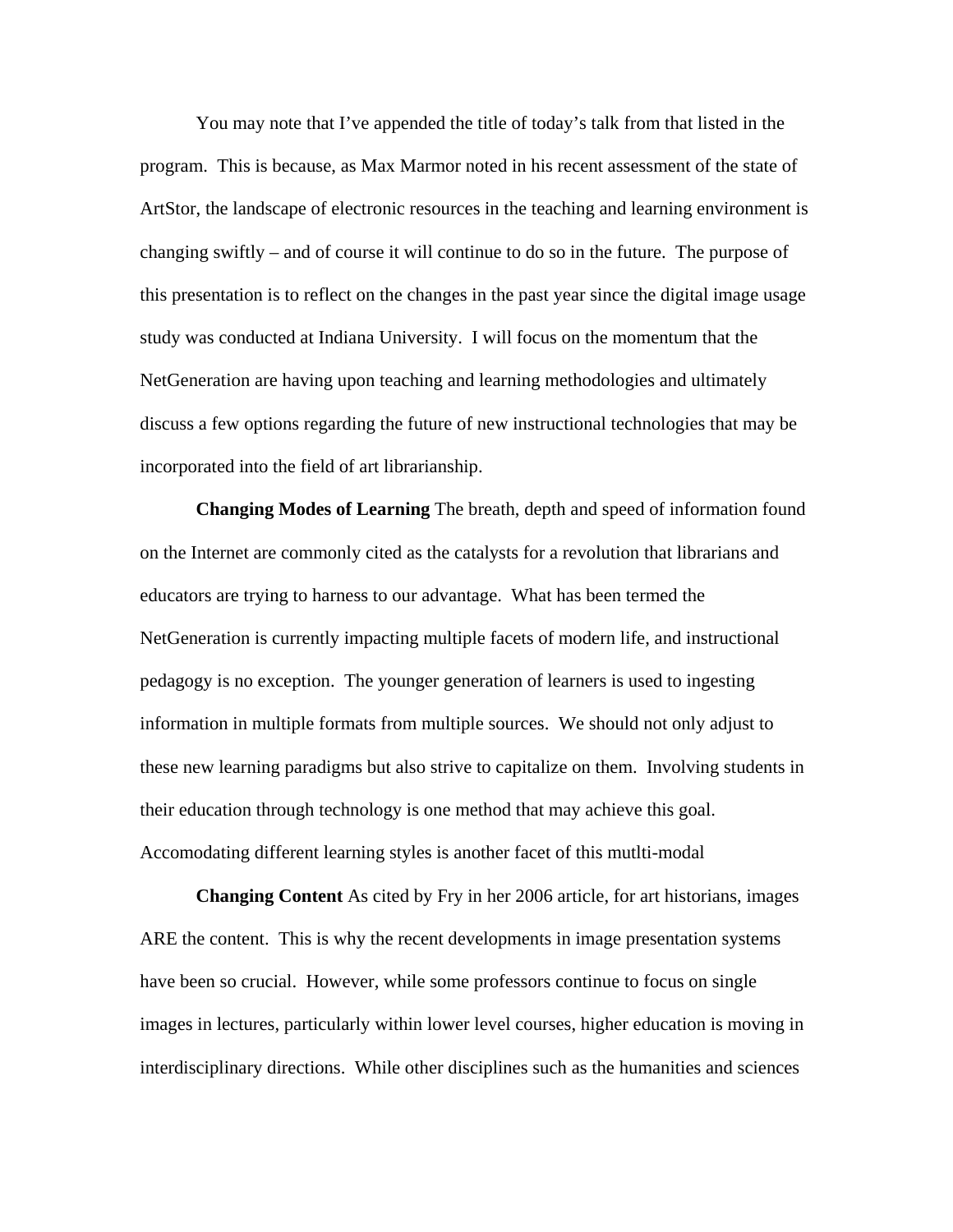and are adding digital images into their didactic patterns, art history should be aware of the possibilities for integrating more than images into its curriculum. For example, the capability of PowerPoint to include hyperlinks and audiovisual clips in presentations provides for interactive situations that can add pedagogical value. For instance, the use of artist interview and performance art clips convey facets of content that further engage NetGeners in a more than visual mode. Changing content is an important issue that faces Art and Visual Resources Librarians as well as the rest of the profession. There is increasing demand for different mediums to convey information to younger generations. We should look beyond digital images and consider various forms of communication.

I began my exploration of these trends within instructional technology through the research conducted in conjunction with Eileen Fry during the spring of 2005. Eileen and I conducted simultaneous quantitative studies to assess the innovations Indiana University art history professors and graduate instructors had made in their digital PowerPoint slideshows. The aim of this study was to determine what the users were doing when given basic guidelines and a variety of tools for arranging and presenting images. I focused on analyzing 59 PowerPoint lectures created by four graduate student instructors. A total of 1089 screens and 2018 images were analyzed for their content and arrangement.

The study's methodology consisted of a visual "count" of images contained in classroom lecture presentations. The separate categories analyzed included Image Type, including Object, Didactic, and Built Environment; three Image per Screen designations consisting of Single, Comparison, and Multiple; and finally the category of Screen Type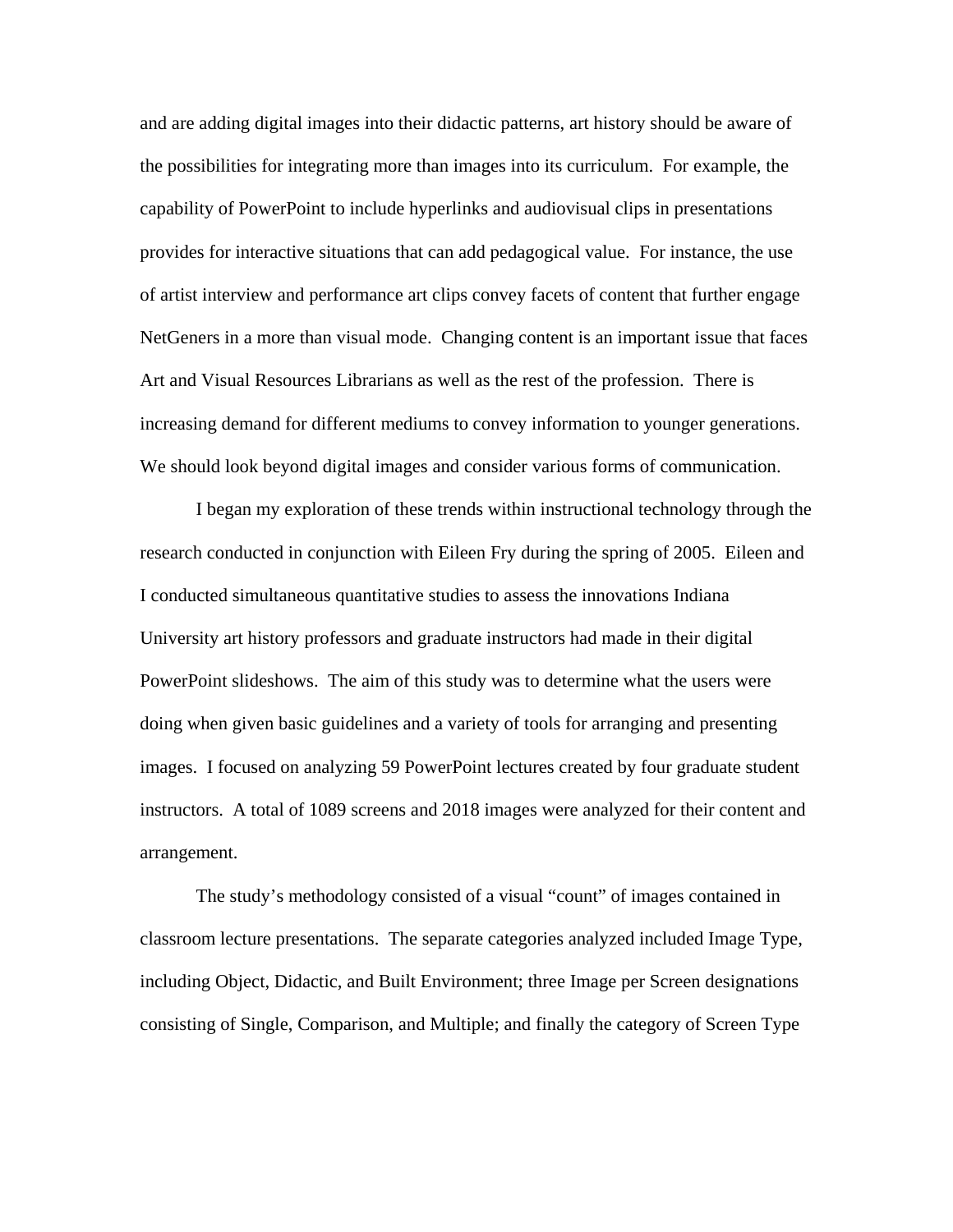which encompasses Image, Image/Text , and Text. I also tracked the number of instances of graphic aids used within each presentation.

The resulting data from our two studies were not dissimilar. The report given by Eileen at last year's ARLIS conference in Houston emphasized not only this liberation from the dual projection format, but the innovative nature that didactic presentations took on with some creative thinking on the part of instructors. Users had not only adapted to the constraints place on them by the system, but they had begun to thrive with a few of the key tools available to them. Among them, I found image/text and multi-image screen types as well as user-created graphics to be the most outstanding innovations.

Image/text screen types constituted 84% of all screens shown which reinforces the now better-understood idea that the image must not necessarily be locked in an ivory tower. This was one of the first steps toward creating a multi-modal presentation of ideas. It may seem simple at this point but it is important to acknowledge the beginning of a progression toward a more flexible situation that accommodates for more than one learning style. Associate Instructors in this study also used multi-image screen types in 18% of their total slides, often with up to eight images projected at once. In a separate analysis it was determined that three images were used over two-thirds of the time, keeping what could be termed as "screen-cluttered" slides in the minority. Students appear able, however, to process this amount of information, especially when it is used for making a general point.

User-generated graphics have great potential for adding a dynamic quality to presentations without crossing over into the territory of the "flashy" tactics sometimes associated with business presentations. Students are actually becoming creative with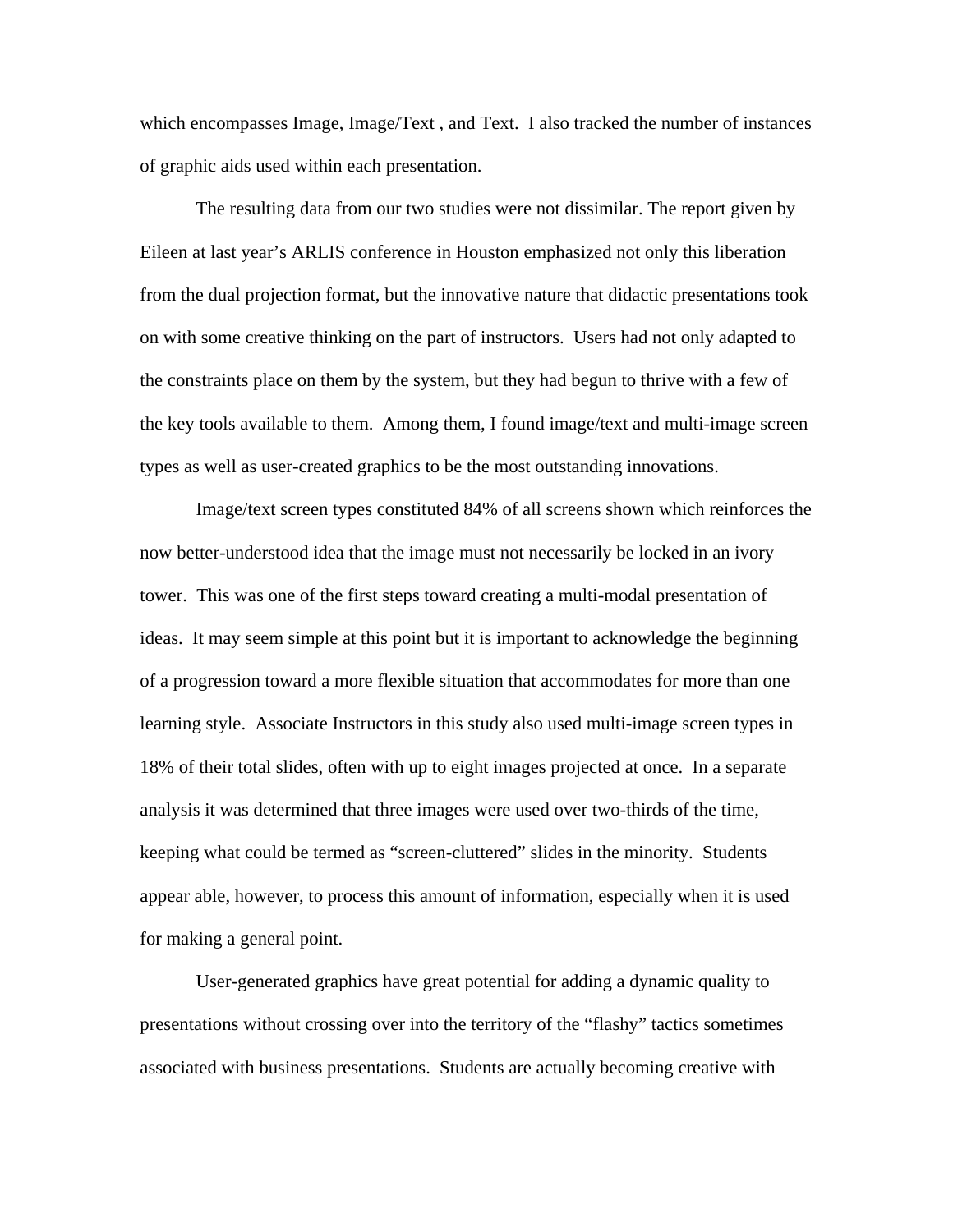their use of these graphics and are going beyond the use of didactic arrows to add emphasis to their lectures. For example, one of my colleagues at Indiana recently gave a talk highlighting the use of Native American figures in the landscapes of Thomas Cole. She began her talk with this image, and spoke at length in her introduction about her thesis before suddenly highlighting the figure within the painting. With assistance from the VR staff she was able to create a series of slides that effectively make her point.

The results were conclusive that educators were heading into new, uncharted waters in comparison to the known world of dual analog slide projection. At the close of the Spring 2004 semester I concluded that although PowerPoint was not the definitive answer to the Visual Resources community's image presentation needs, but that it provided an excellent environment to experiment with new forms of visual pedagogy. Professors and students had begun to think outside of the dual-projection box, and I was convinced that this was just the beginning of new ways of thinking about image presentation. One of the most significant changes in this landscape of instructional technology has been the release of the ArtStor Offline Image Viewer. So I, and not to mention Eileen, were intrigued when ArtStor announced the release of its OIV software as freeware. I turn now to examining the features and capabilities of the OIV while taking into account the previous discussion of pedagogical liberation cited by the IU PowerPoint study.

 This program has increased functionality tremendously in the past year, introducing an environment that provides the user the ability to place multiple images on one screen, combine them with text, and, most importantly from the perspective of a PowerPoint user, dynamically pan and zoom local as well as ArtStor images at will.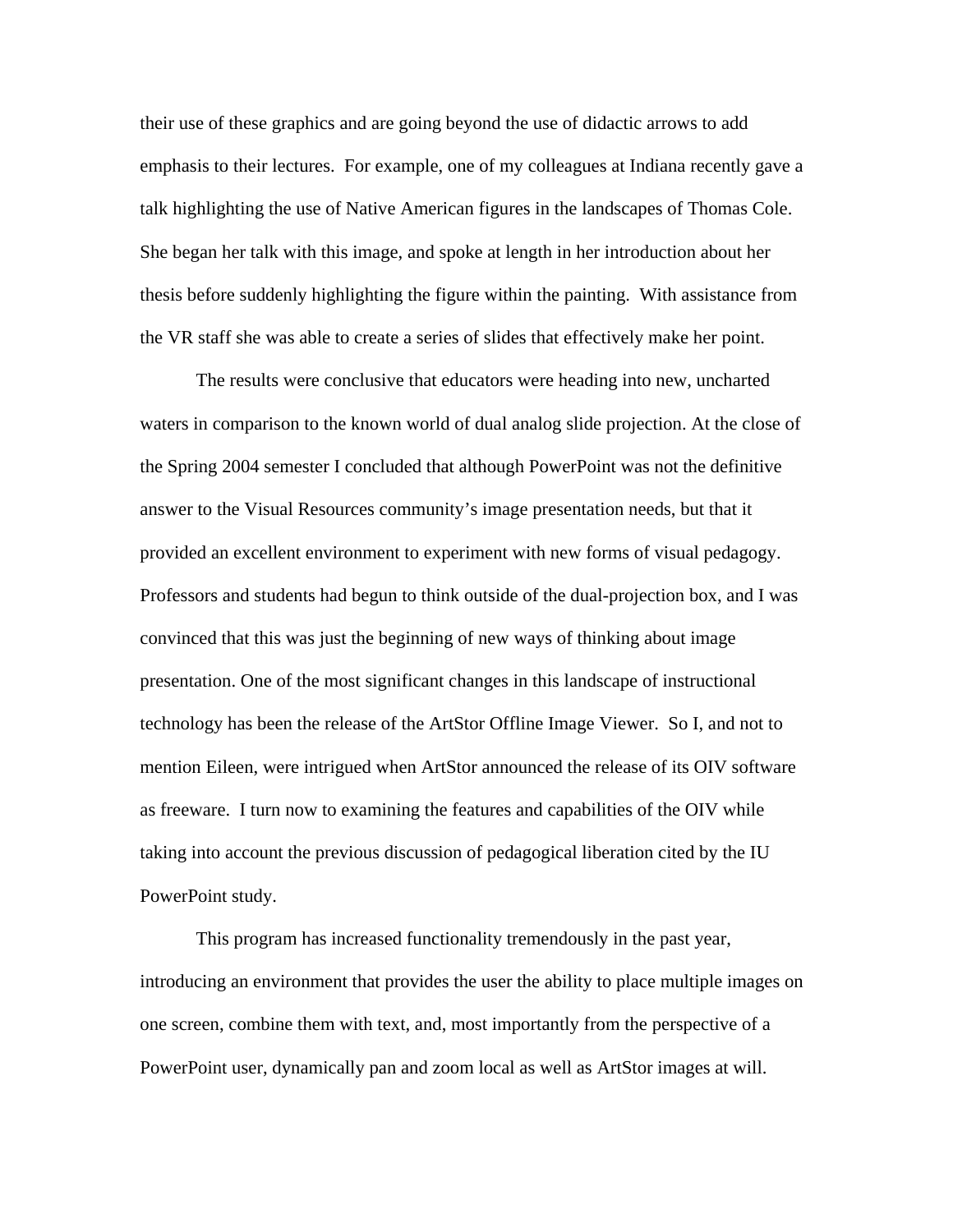Associate Instructors mentioned in a qualitative survey of the PowerPoint study that these were the major frustrations of their experience with the program. The addition of this functionality, as well as the layouts which allow for image/text combination, graphics, and multiple images per screen, provides a dynamic environment from which lecturers can engage their students.

With these changing issues surrounding image presentation I began to look for technologies that would engage NetGeners in more than exclusively visual ways. The Horizon Report released by Educause and the New Medium Consortium in early 2006 cites clickers and Podcasts as two of the emerging trends with which instructors can engage NetGeners. Clickers are handheld electronic devices that transmit data from students to instructors during a classroom lecture via short-range infrared waves. These specially designed devices have two important effects on the classroom learning environment. The results are calculated for the instructor and allow for quick feedback on issues such as learning comprehension or quick surveys of students' preferences in instruction. The instructor may take attendance, use clickers to calculate classroom participation, or offer extra credit opportunities. The most important element from this perspective is the increased facility to receive feedback from students and adjust teaching methodologies, and ultimately, the syllabus, accordingly. For the student they may provide a sense of engagement with the lesson that could awaken their interest as the professor asks questions. This could be revolutionary in many art history lectures in which students passively accept information in a dim lecture hall.

I also looked at ways to integrate audio material into the art historical teaching and learning environment. Individuals created some of the first Podcasts as freely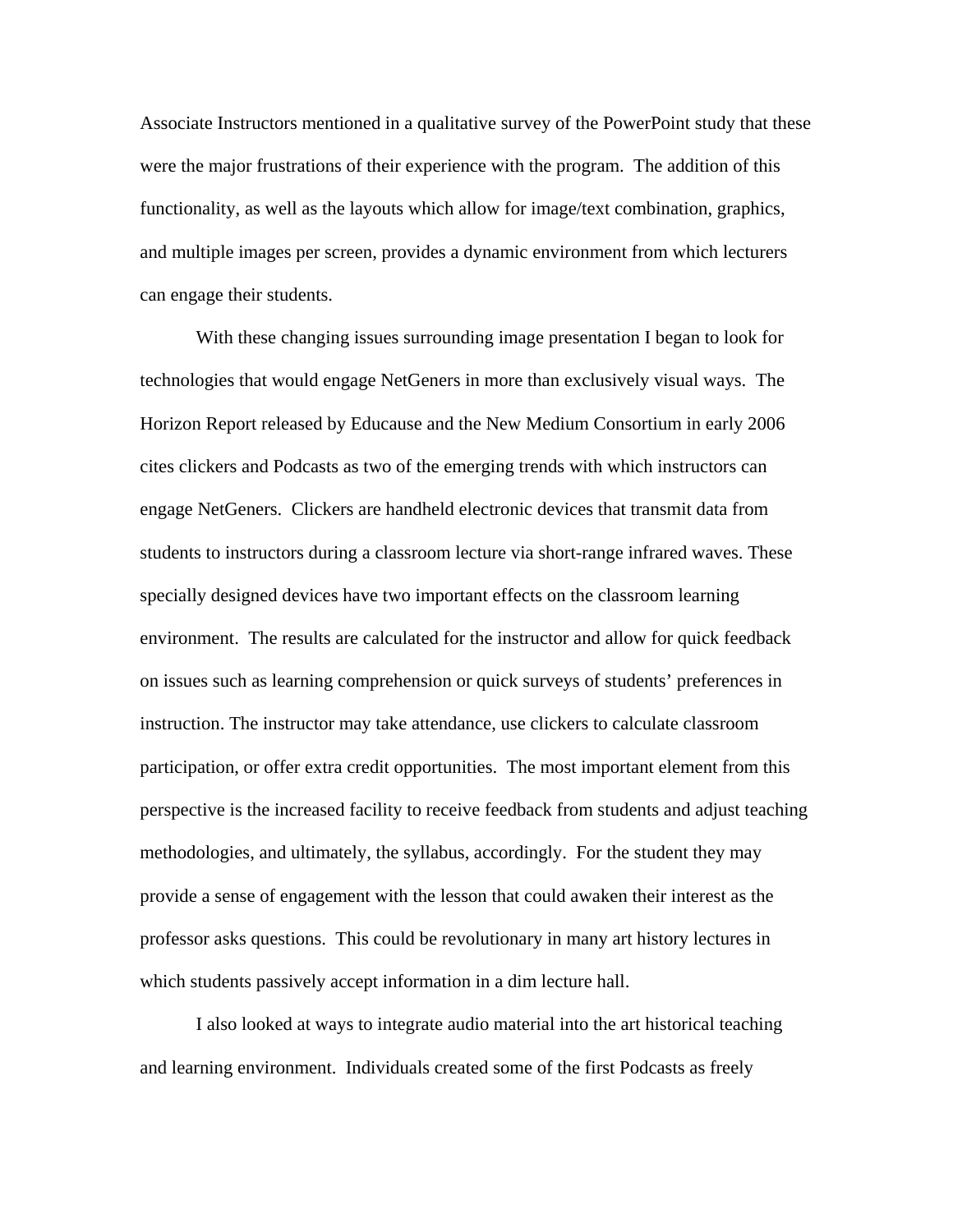downloadable guides to museums in an audio format. All one has to have is an Internet connection and an MP3 player. Since then iPods and podcasts have been co-opted by some museums, as well as educational institutions. The most well known of these initiatives is the Duke University First Year Experiment, in which all incoming first year students were supplied with a 20 GB ipod for educational use. Instructors have created a wide range of opportunities for experimental teaching and learning methods, including one digital photography class, in which students stored and shared images on their iPods.

Many educational institutions associated with museum collections already integrate its collections into art historical curriculum by taking their students outside of the classroom to the museum where students may engage with artworks individually. Opportunities for more informal partnerships between professors and instructional librarians should be explored to integrate podcast technology within the educational museum experience. Instructors may record podcasts of lectures in the museum for their students to listen to individually instead of shepherding large groups through at once. Conversely, students may take advantage of voice recording technology to record their thoughts on artworks in the galleries for assignments. Transfer of these files can be facilitated through Course Management software.

As patterns of teaching and learning become more interdisciplinary and interactive, it should be no surprise that the materials and methodologies integrated into traditional Art History courses follow this same trend. While the images are still the primary source of study in many situations we can begin to incorporate other media and methods to create a richer learning environment for the NetGen learner. Librarians and VR professionals should think strategically and creatively about the adoption of these